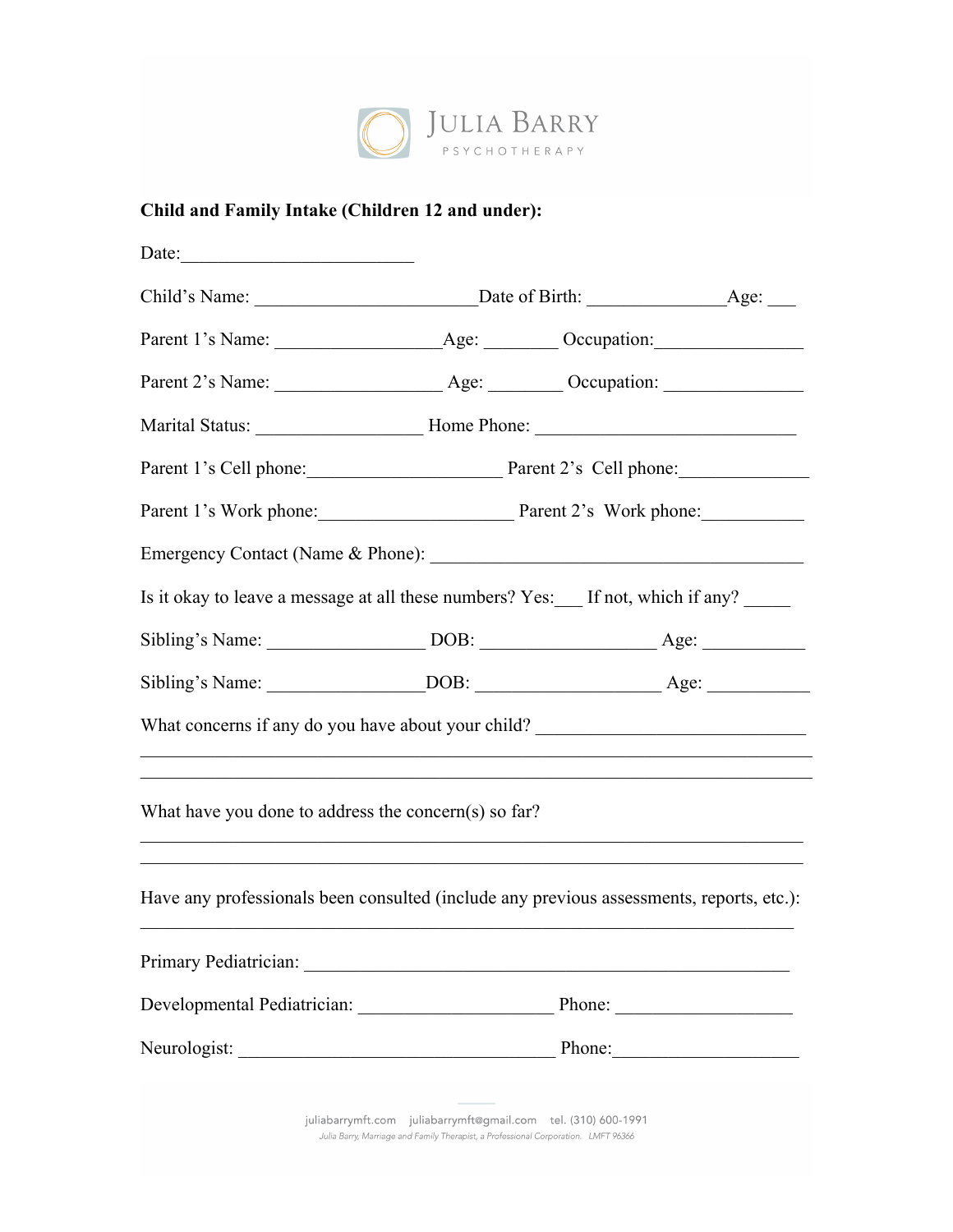

| Other:<br><u> 1989 - John Stein, Amerikaansk politiker († 1989)</u>                                          |  |  |  |  |
|--------------------------------------------------------------------------------------------------------------|--|--|--|--|
| <u> 1989 - John Stone, amerikansk politiker (d. 1989)</u><br><b>Developmental History:</b>                   |  |  |  |  |
| Adoption:<br>Is your child adopted? Does he or she know they are adopted?                                    |  |  |  |  |
| Pregnancy and Delivery:<br>Length: ______ months? Was the timing of the pregnancy good for you? ____________ |  |  |  |  |
|                                                                                                              |  |  |  |  |
|                                                                                                              |  |  |  |  |
|                                                                                                              |  |  |  |  |
| How did your Partner/spouse feel about the pregnancy? __________________________                             |  |  |  |  |
|                                                                                                              |  |  |  |  |
|                                                                                                              |  |  |  |  |
|                                                                                                              |  |  |  |  |
| Baby's temperament?                                                                                          |  |  |  |  |
| Breast-fed? _________ Bottle-fed? _______ How did weaning go? ___________________                            |  |  |  |  |
|                                                                                                              |  |  |  |  |
| Problems in the marital relationship?                                                                        |  |  |  |  |
| <b>Developmental Milestones:</b>                                                                             |  |  |  |  |
|                                                                                                              |  |  |  |  |
| Toilet training accomplished (yes/no) _________ at ________ Difficulties? __________________________         |  |  |  |  |

juliabarrymft.com juliabarrymft@gmail.com tel. (310) 600-1991 Julia Barry, Marriage and Family Therapist, a Professional Corporation. LMFT 96366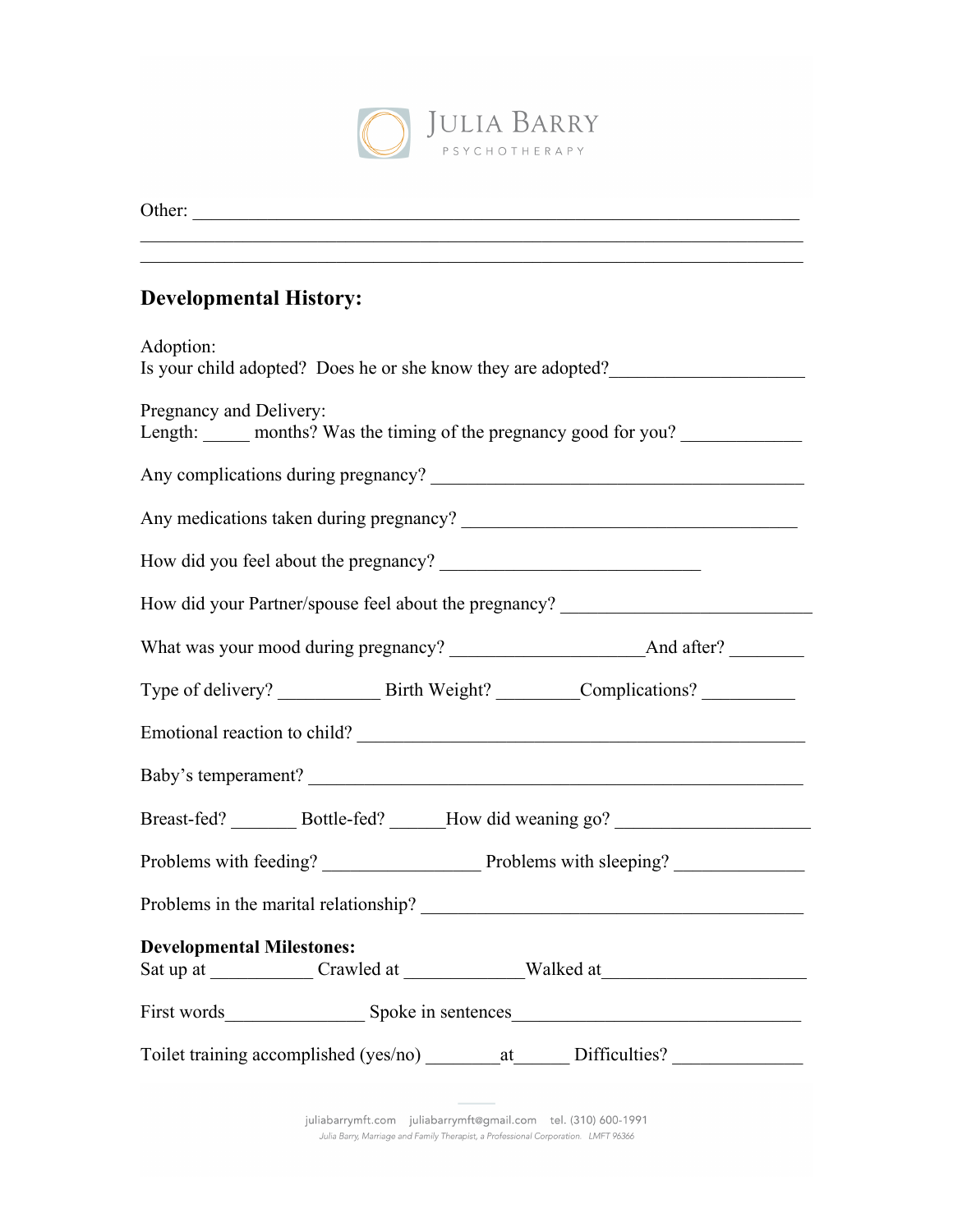

| Medical History:                                        |                                                                                                     |  |                                                                                                                                              |  |
|---------------------------------------------------------|-----------------------------------------------------------------------------------------------------|--|----------------------------------------------------------------------------------------------------------------------------------------------|--|
|                                                         | Chronic Illness______________ Hospitalization________________ Surgeries____________________________ |  |                                                                                                                                              |  |
|                                                         |                                                                                                     |  |                                                                                                                                              |  |
|                                                         |                                                                                                     |  |                                                                                                                                              |  |
| <b>Family History:</b>                                  |                                                                                                     |  |                                                                                                                                              |  |
|                                                         |                                                                                                     |  | Have any immediate or extended family members experienced any of the following:                                                              |  |
| (Circle all that apply)                                 |                                                                                                     |  |                                                                                                                                              |  |
| Anxiety Bi-Polar Disorder                               |                                                                                                     |  |                                                                                                                                              |  |
| Depression ADD/ADHD                                     |                                                                                                     |  |                                                                                                                                              |  |
| Alcohol/Substance Abuse Schzophrenia/Psychotic Disorder |                                                                                                     |  |                                                                                                                                              |  |
| <b>Childcare or Preschool:</b>                          |                                                                                                     |  |                                                                                                                                              |  |
|                                                         |                                                                                                     |  |                                                                                                                                              |  |
|                                                         |                                                                                                     |  | Teacher Time/Days                                                                                                                            |  |
|                                                         |                                                                                                     |  |                                                                                                                                              |  |
|                                                         |                                                                                                     |  | Relationship with teachers/caregivers _______________With other children_________                                                            |  |
| Concerns of teachers/caregivers <b>Exercísion</b> 2014  |                                                                                                     |  |                                                                                                                                              |  |
| General:                                                |                                                                                                     |  |                                                                                                                                              |  |
|                                                         |                                                                                                     |  | Does your child either seek-out, avoid, or over-react to: noises? bright lights?                                                             |  |
|                                                         |                                                                                                     |  | touch ? __________ smells? ________ food textures? ___________ clothing? ________                                                            |  |
| movement?                                               |                                                                                                     |  |                                                                                                                                              |  |
|                                                         |                                                                                                     |  | Have there been any long separations, losses, exposure to extreme family conflict or<br>traumas, etc. in your child's life? Please describe: |  |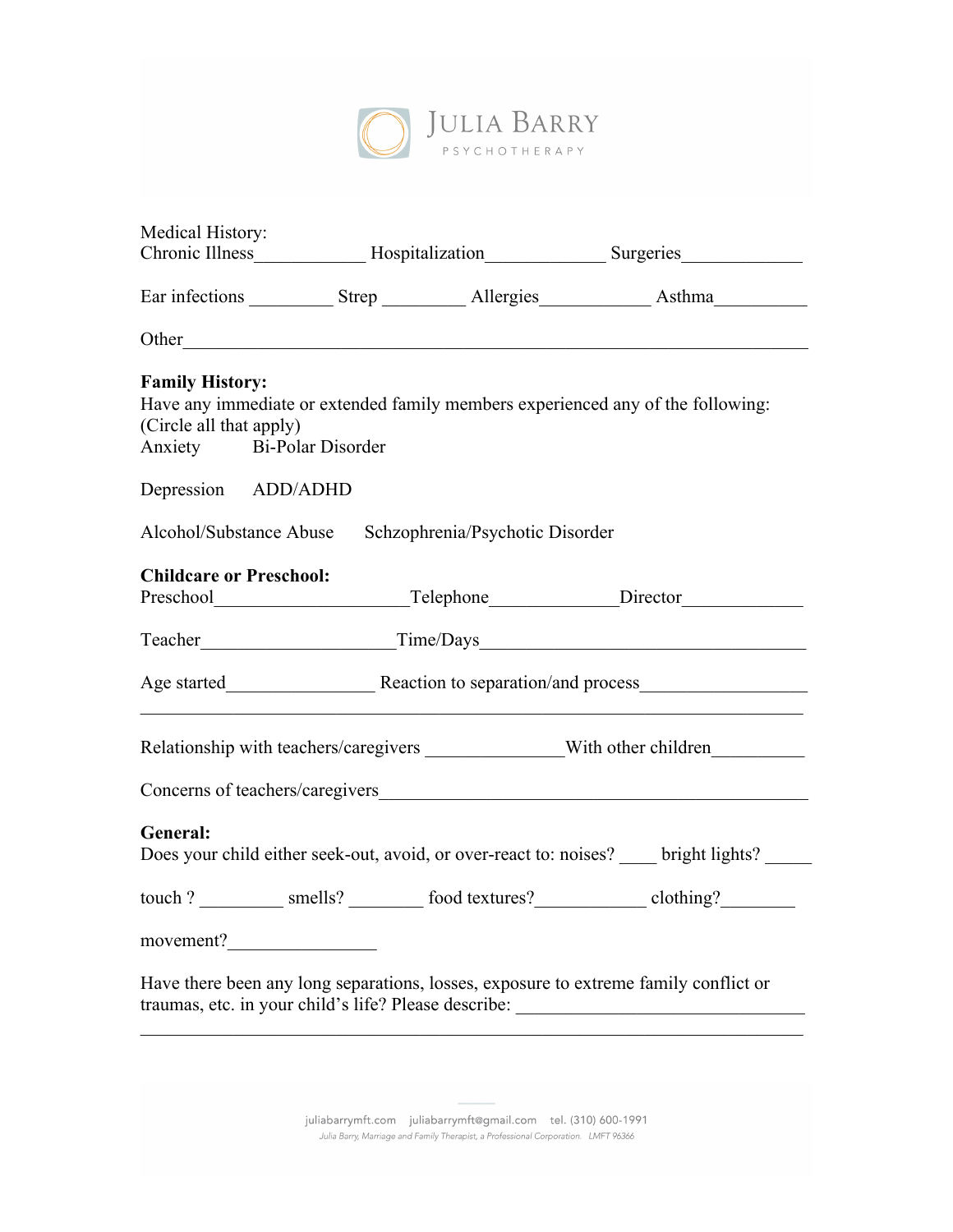

<u> 1989 - Johann Stoff, amerikansk politiker (d. 1989)</u>

Please describe your child's relationship to you: Parent 1

Parent 2

Describe your parenting style. What is your attitude toward discipline and structure? Parent 1

<u> 1989 - Andrea Station (b. 1989)</u><br>1980 - Carl Britannich (b. 1989)

Parent 2

Describe your comfort level with an expression of a range of feelings: Parent 1

Parent 2

How well do you and your partner co-parent together? Parent 1

Parent 2

What does you child not like to do?

Describe your child's ability to handle: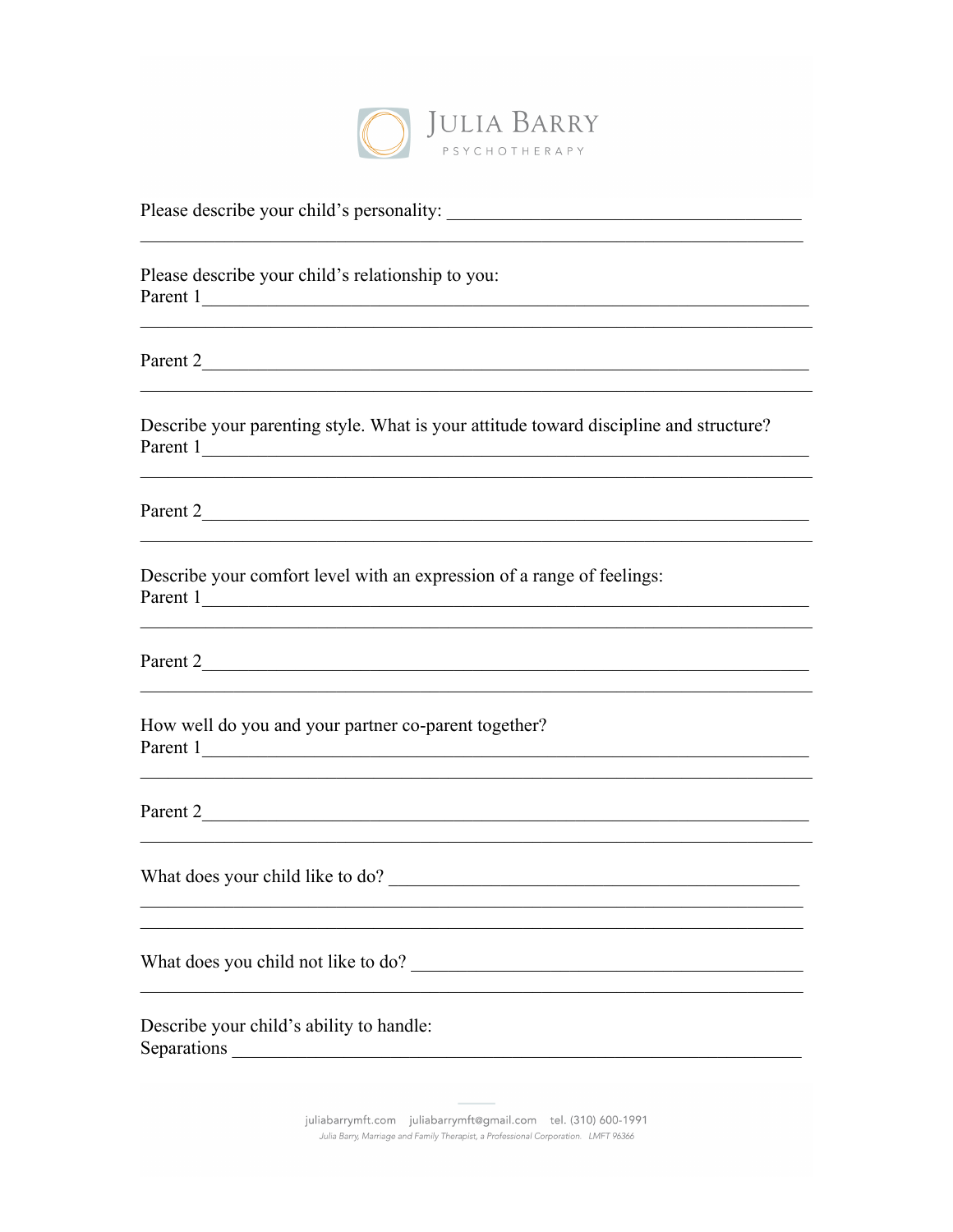

| New situations and people<br><u> 1989 - Johann John Stone, market fransk konge og den større og den større og den større og den som for de s</u>                                                                                       |  |  |  |  |
|----------------------------------------------------------------------------------------------------------------------------------------------------------------------------------------------------------------------------------------|--|--|--|--|
|                                                                                                                                                                                                                                        |  |  |  |  |
|                                                                                                                                                                                                                                        |  |  |  |  |
|                                                                                                                                                                                                                                        |  |  |  |  |
|                                                                                                                                                                                                                                        |  |  |  |  |
| Soothing him/herself                                                                                                                                                                                                                   |  |  |  |  |
|                                                                                                                                                                                                                                        |  |  |  |  |
| Self-Care (dress, feed, brush teeth, use toilet, etc.)<br><u>Letter and the set of the set of the set of the set of the set of the set of the set of the set of the set of the set of the set of the set of the set of the set of </u> |  |  |  |  |
| Do you have concerns in the following areas:                                                                                                                                                                                           |  |  |  |  |
| Answering to his/her/their name                                                                                                                                                                                                        |  |  |  |  |
|                                                                                                                                                                                                                                        |  |  |  |  |
| Excessive crying executive contract to the contract of the contract of the contract of the contract of the contract of the contract of the contract of the contract of the contract of the contract of the contract of the con         |  |  |  |  |
| Not pointing or mutually engaging<br><u> 1989 - Johann Stoff, deutscher Stoff, der Stoff, der Stoff, der Stoff, der Stoff, der Stoff, der Stoff, der S</u>                                                                             |  |  |  |  |
| Fine motor skills _____________________Gross motor skills ______________________                                                                                                                                                       |  |  |  |  |
| Sleeping expression and the state of the state of the state of the state of the state of the state of the state of the state of the state of the state of the state of the state of the state of the state of the state of the         |  |  |  |  |
| Eating entries and the set of the set of the set of the set of the set of the set of the set of the set of the                                                                                                                         |  |  |  |  |
|                                                                                                                                                                                                                                        |  |  |  |  |
|                                                                                                                                                                                                                                        |  |  |  |  |
|                                                                                                                                                                                                                                        |  |  |  |  |
| Social interactions with peers                                                                                                                                                                                                         |  |  |  |  |